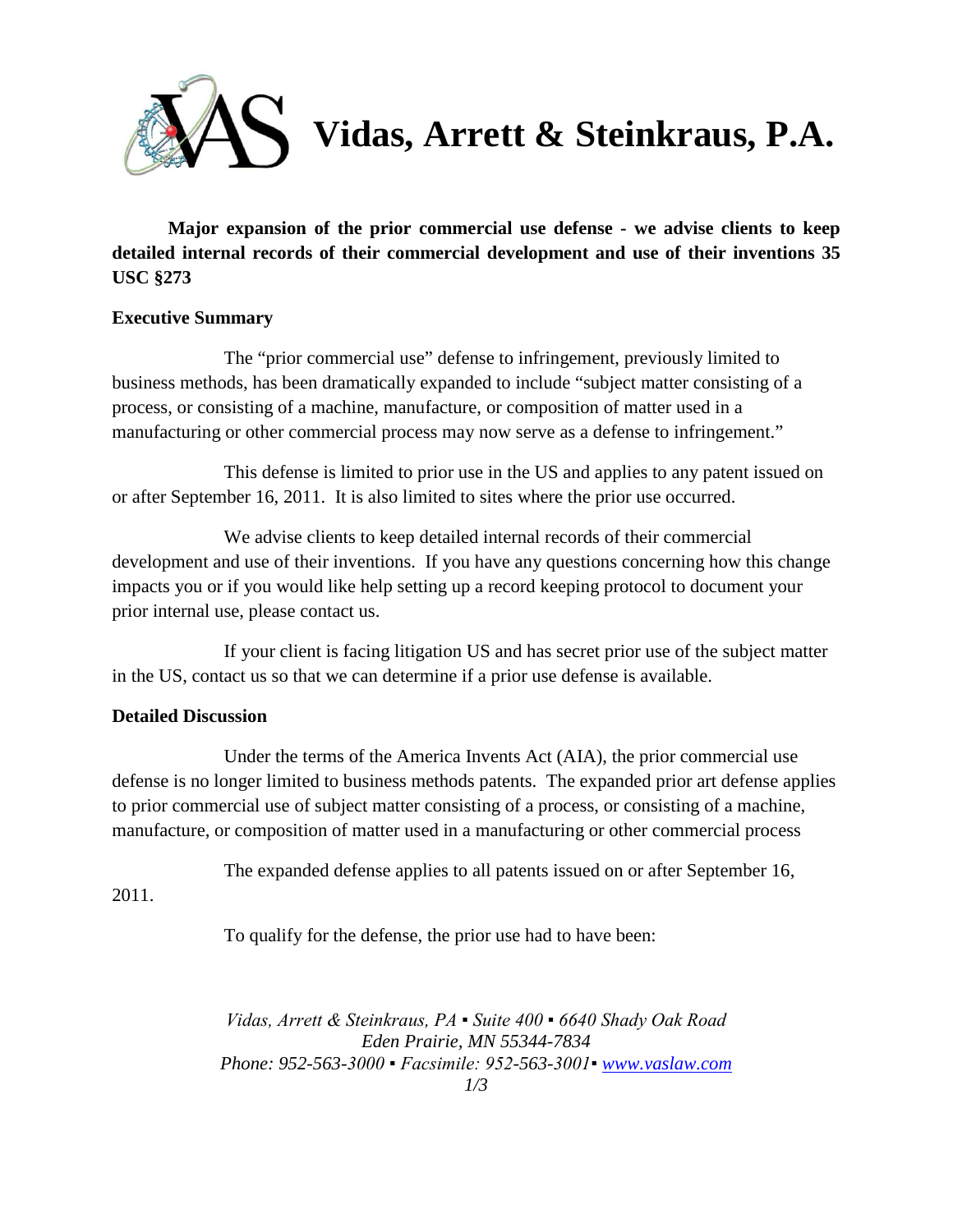1) in the US in connection with an internal commercial use or an actual arm's length sale or other arm's length commercial transfer of a useful end result of such commercial use; and

2) at least 1 year before the earlier of either of:

(A) the effective filing date of the claimed invention;

or

(B) the date on which the claimed invention was disclosed to the public in a manner that qualified for the exception from prior art under section 102(b).

The person asserting the defense has the burden of establishing the defense by clear and convincing evidence.

Commercial use includes subjecting a device to a required US premarketing regulatory review. Also, use of the subject matter by a nonprofit research laboratory/other nonprofit entity, such as a university or hospital, for which the public is the intended beneficiary, is considered to be a commercial use to the extent that the use is continued and noncommercial.

The sale or other disposition of a useful end result by a person entitled to assert defense exhausts a patent owner's rights under the patent to the extent that such rights would have been exhausted had such sale or other disposition been made by the patent owner.

## **Limitation of the defense**

1) The defense is limited to a person who performed/directed the performance of the commercial use or by an entity that controls, is controlled by, or is under common control with such person.

2) The right to assert a defense under this section cannot not be licensed or assigned or transferred (except to the patent holder) except as part of a good-faith assignment or transfer for other reasons of the entire enterprise or line of business to which the defense relates.

3) The defense is limited as to uses at sites where the subject matter that would otherwise infringe a claimed invention is in use before the later of the effective filing date of the claimed invention or the date of the assignment or transfer of such enterprise or line of business.

> *Vidas, Arrett & Steinkraus, PA ▪ Suite 400 ▪ 6640 Shady Oak Road Eden Prairie, MN 55344-7834 Phone: 952-563-3000 ▪ Facsimile: 952-563-3001▪ [www.vaslaw.com](http://www.vaslaw.com/)*